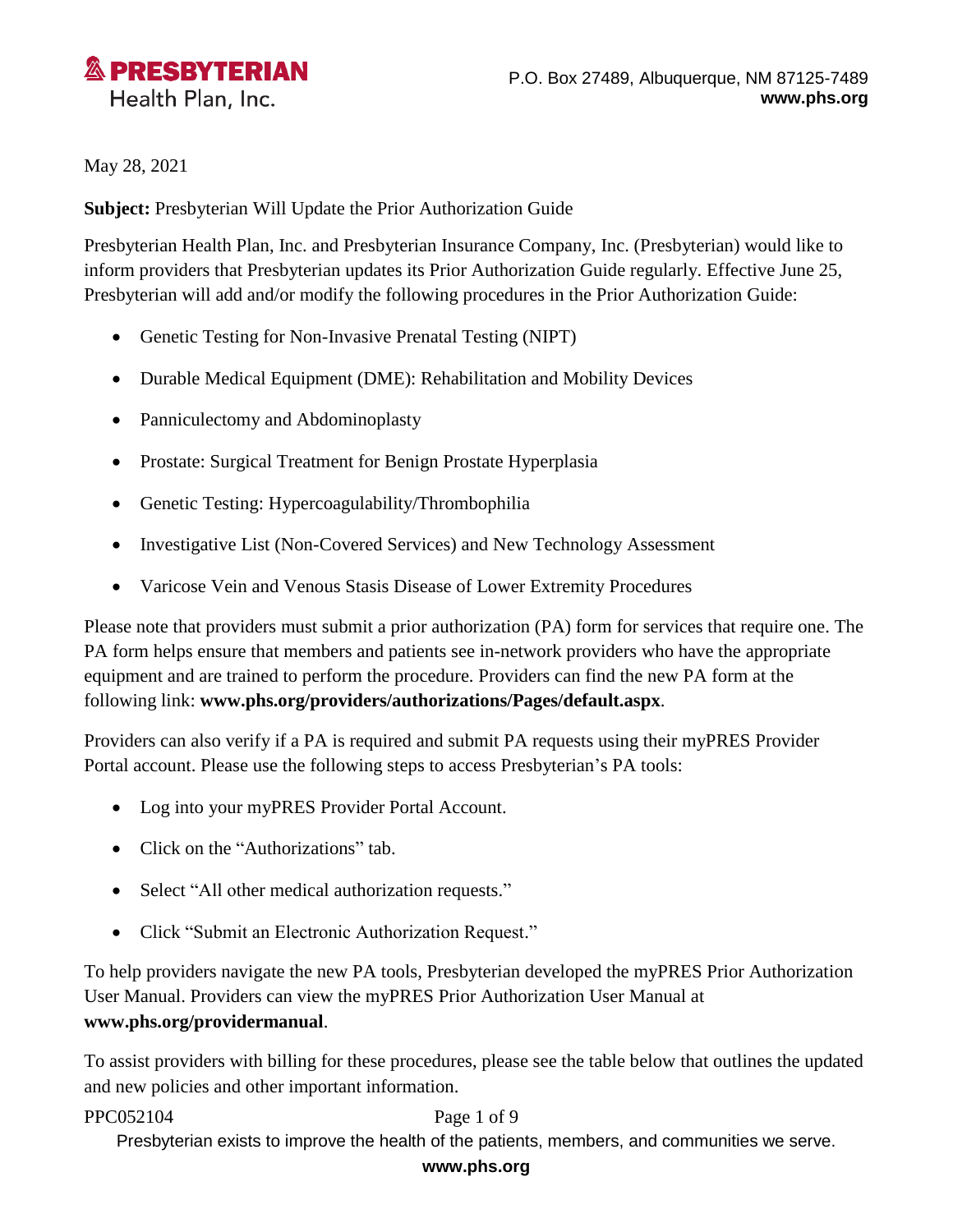| <b>Policy</b>                                                                    | <b>Common Procedural Terminology Code(s)</b><br>and Important Information                                                                                                                                                                                                                                                                                                                  | <b>Is a Prior</b><br><b>Authorization</b><br><b>Required?</b> |
|----------------------------------------------------------------------------------|--------------------------------------------------------------------------------------------------------------------------------------------------------------------------------------------------------------------------------------------------------------------------------------------------------------------------------------------------------------------------------------------|---------------------------------------------------------------|
| Genetic Testing for Non-Invasive<br>Prenatal Testing (NIPT),<br><b>MPM 20.15</b> | The coverage for this policy will change. Please<br>see the following changes:                                                                                                                                                                                                                                                                                                             | Yes                                                           |
|                                                                                  | • Coverage for all singleton pregnancies after<br>10 weeks gestational age                                                                                                                                                                                                                                                                                                                 |                                                               |
|                                                                                  | • Common Procedural Terminology (CPT)<br>codes 81420 or 81507 will continue to<br>require a prior authorization (PA)                                                                                                                                                                                                                                                                       |                                                               |
|                                                                                  | The policy will also be updated with limitation<br>language. The change will state that no more<br>than two NIPT episodes in a rolling 12-month<br>period will be paid. When prenatal testing is<br>performed, only one screening approach should<br>be used, either fetal aneuploidy testing<br>(81420/81507), or other sequential pregnancy<br>screening tests (81508, 81511 and 81512). |                                                               |
| DME: Rehabilitation and Mobility<br>Devices, MPM 4.2                             | For those items in the policy, where there isn't<br>any criteria guidance by the Human Services<br>Department (HSD), the policy now includes the<br>following statement: Medicaid will follow the<br>criteria by the Local Coverage Determinations<br>$(LCDs)$ .                                                                                                                           | Yes                                                           |
|                                                                                  | <b>Augmentative Speech Device:</b><br>Continue using LCD L33739 for<br>commercial and Medicare and New Mexico<br>Administrative Code (NMAC) 824.5 for<br>Medicaid. The trial rental period of up to 60<br>days was added to Medicaid. The language<br>regarding the purchase of 60 days<br>requirement will be removed. A PA is<br>required                                                |                                                               |
|                                                                                  | <b>Continuous Passive Motion (CPM)</b><br>٠<br>devices: These devices will continue to use<br>National Coverage Determination (NCD)<br>280.1 for commercial, Medicare and<br>Medicaid. It will continue to cover E0936                                                                                                                                                                     |                                                               |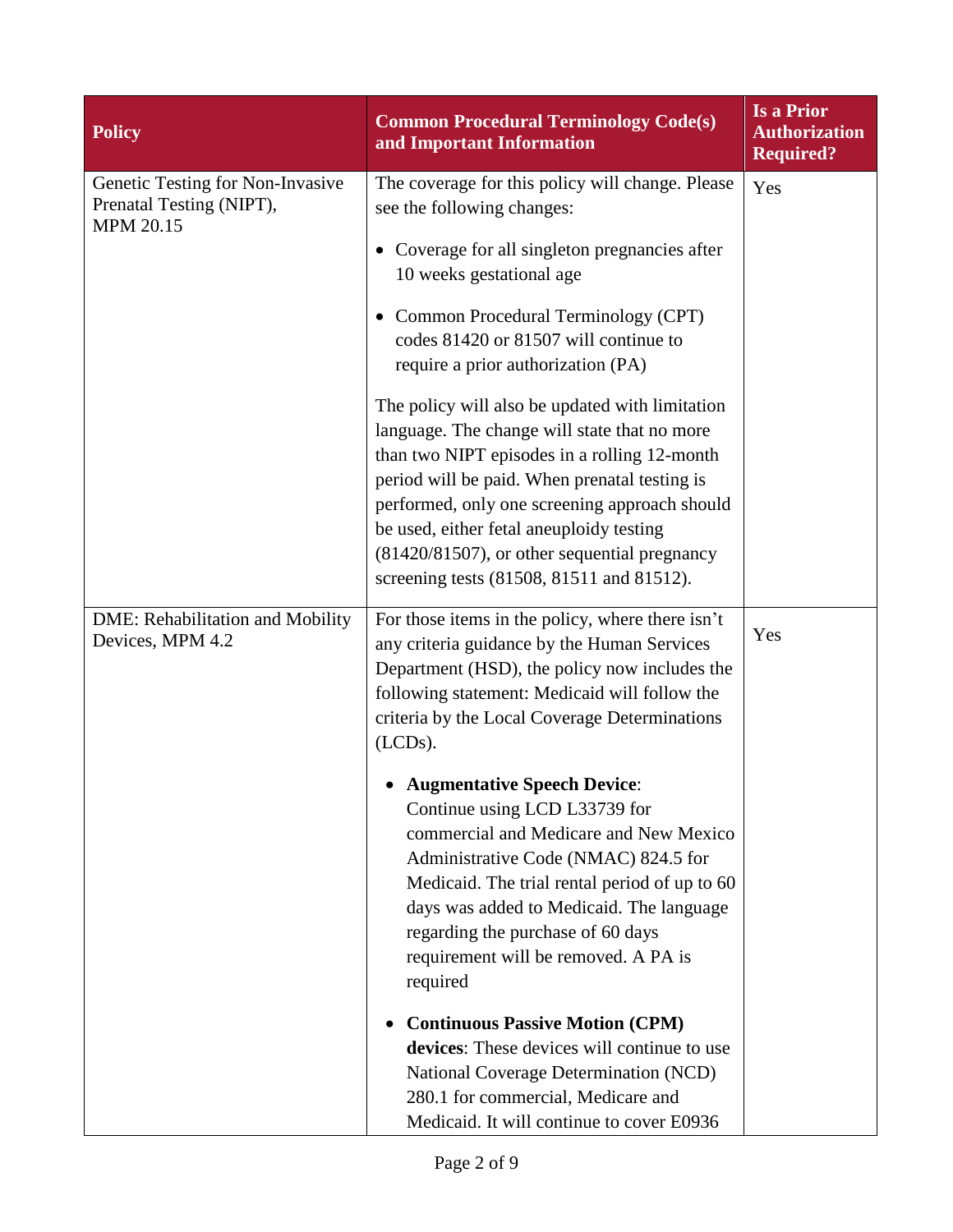| <b>Policy</b> | <b>Common Procedural Terminology Code(s)</b><br>and Important Information                                                                                                                                                                                                                                                                                                                                                   | <b>Is a Prior</b><br><b>Authorization</b><br><b>Required?</b> |
|---------------|-----------------------------------------------------------------------------------------------------------------------------------------------------------------------------------------------------------------------------------------------------------------------------------------------------------------------------------------------------------------------------------------------------------------------------|---------------------------------------------------------------|
|               | for post -surgical repair of shoulder, even<br>though the Centers for Medicare &<br>Medicaid Services (CMS) limits use to<br>knee procedures only. A PA is required<br><b>Mechanical Stretching Devices for Static</b><br>$\bullet$<br>or Dynamic Joint Extension and Flexion:                                                                                                                                              |                                                               |
|               | These devices will continue to follow<br>Milliman Clinical Care Guideline (MCG)<br>A-0882 for Dynamic Joint and add to<br>follow MCG A-0889 for static joint, which<br>was erroneously left out. A PA is only<br>required for E1399                                                                                                                                                                                         |                                                               |
|               | <b>Mobility Assistive Equipment (MAE):</b><br>$\bullet$<br>Please see the following MAEs that will<br>change:                                                                                                                                                                                                                                                                                                               |                                                               |
|               | A. Canes and Crutches: Continue using<br>L33733 for all product lines. A PA is<br>not required                                                                                                                                                                                                                                                                                                                              |                                                               |
|               | B. Knee Crutch Hands Free Walker<br>(E0118): Continue using LCD L33733<br>for all product lines. The following<br>language will be added: "Based on<br>medical necessity, a crutch substitute is<br>covered only if the functional mobility<br>deficit cannot be sufficiently resolved<br>by the use of a cane or crutch." Please<br>continue to use E0118 for PAs. Code<br>E0114 was reviewed and will not<br>require a PA |                                                               |
|               | C. Walkers: Continue using LCD L33791<br>for all product lines. The criteria will be<br>added from LCD. Code E0140 will be<br>removed from the PA grid and code<br>E0144 will be set to not pay. According<br>to CMS, the reasonable and necessary<br>use of enclosed frame walker has not                                                                                                                                  |                                                               |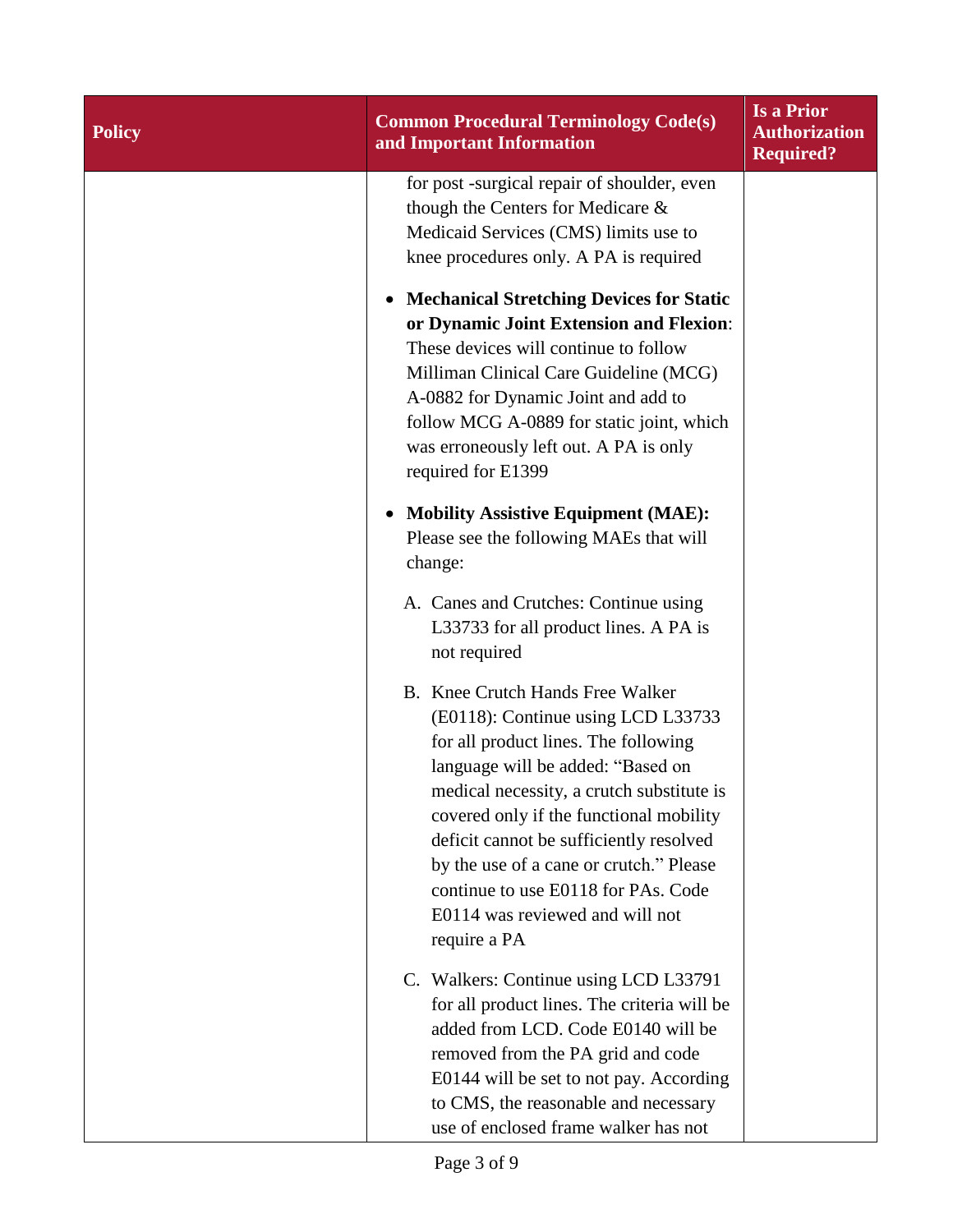| <b>Policy</b> | <b>Common Procedural Terminology Code(s)</b><br>and Important Information                                                                                                                                                                                                                                                                                                                                                                        | <b>Is a Prior</b><br><b>Authorization</b><br><b>Required?</b> |
|---------------|--------------------------------------------------------------------------------------------------------------------------------------------------------------------------------------------------------------------------------------------------------------------------------------------------------------------------------------------------------------------------------------------------------------------------------------------------|---------------------------------------------------------------|
|               | been established                                                                                                                                                                                                                                                                                                                                                                                                                                 |                                                               |
|               | D. Gait Trainer: Adult gait trainer will<br>continue to use LCD L33791 for all<br>product lines. Rollator (E0143) is<br>considered a gait trainer and will now<br>require PA for all product lines.<br>Pediatric gait trainers will now follow<br>MCG A-0886 for Centennial Care<br>members only and will continue to<br>require a PA                                                                                                            |                                                               |
|               | E. Four-wheeled walker with seat and<br>brakes: Continue to follow LCD L33791<br>for all product lines                                                                                                                                                                                                                                                                                                                                           |                                                               |
|               | Manual Wheelchair Bases: Continue to<br>F.<br>follow LCD L33788 for all product<br>lines. A PA is required for codes E1038,<br>E1039, E1229, E1231, E1232, E1233,<br>E1234, E1235, E1236, E1237, E1238,<br>K0005, K0006, K0007, K0008 and<br>K0009. Codes E1037, E1161, K0001,<br>K0002, K0003 and K0004 will be added<br>and will require a PA. A bundling table<br>that shows items that are included in the<br>wheelchair bases will be added |                                                               |
|               | G. Power Mobility Devices: Continue to<br>follow LCD L33789 for all product<br>lines and will continue to require a PA.<br>No new PAs will be added                                                                                                                                                                                                                                                                                              |                                                               |
|               | H. Wheelchair Options/Accessories:<br>Continue to follow LCD L33792 for all<br>product lines and will continue to<br>require a PA. No new PAs will be<br>added. List the items names for Group 1<br>thru Group 9. Will look into<br>configuration of codes using the<br>bundling table contained in the                                                                                                                                          |                                                               |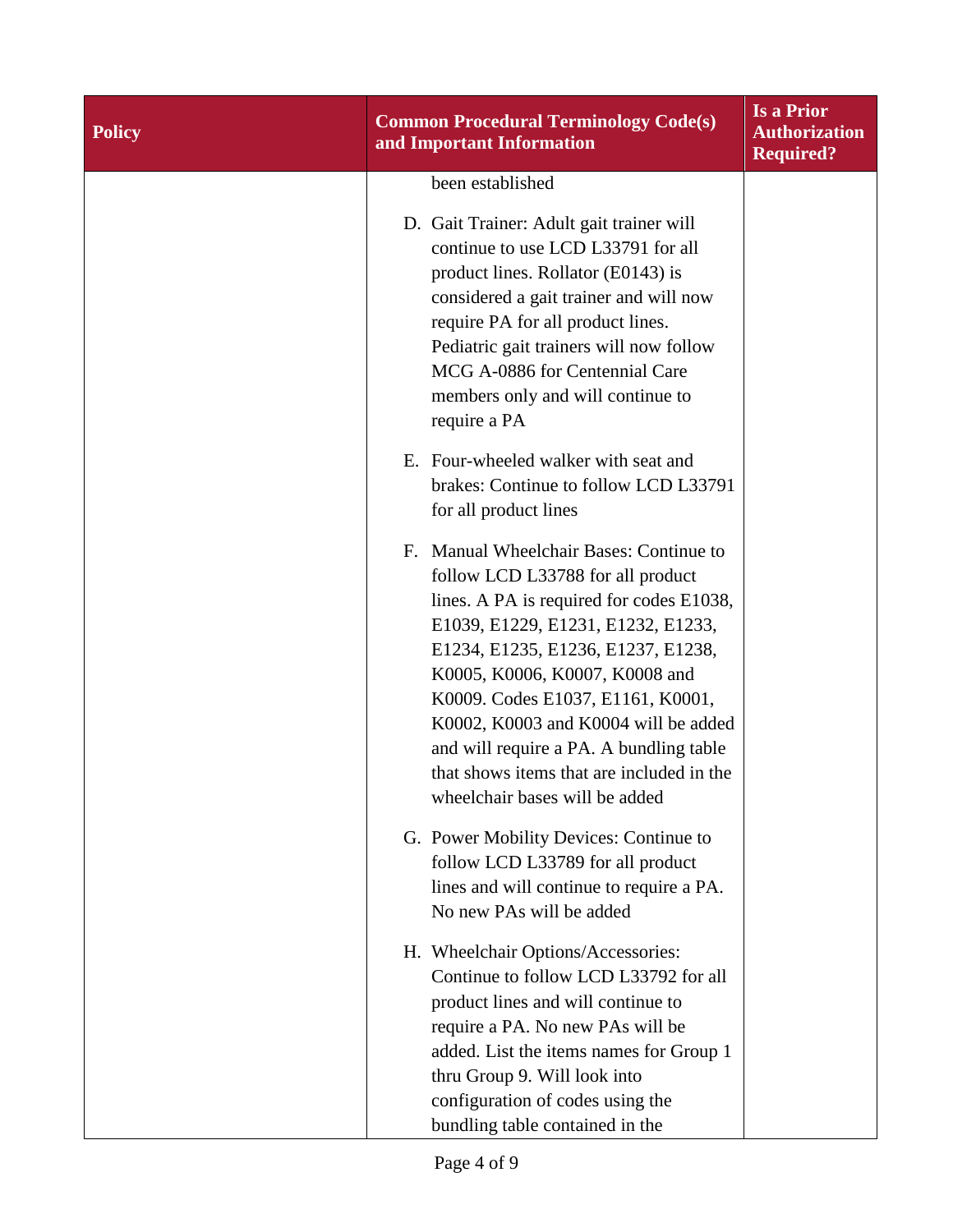| <b>Policy</b> | <b>Common Procedural Terminology Code(s)</b><br>and Important Information                                                                                                                                                                                                                                                                          | <b>Is a Prior</b><br><b>Authorization</b><br><b>Required?</b> |
|---------------|----------------------------------------------------------------------------------------------------------------------------------------------------------------------------------------------------------------------------------------------------------------------------------------------------------------------------------------------------|---------------------------------------------------------------|
|               | <b>Wheelchair Options and Accessories</b><br>LCA (A52504)                                                                                                                                                                                                                                                                                          |                                                               |
|               | Wheelchair Seat Cushion: Continue to<br>I.<br>follow LCD L33312 for all product<br>lines. There are no new PAs that will be<br>added                                                                                                                                                                                                               |                                                               |
|               | <b>Prone Standers (Covered for Medicaid</b><br>٠<br><b>Only</b> ): The language will be updated to<br>state that all standers are not covered for<br>commercial and Medicare. Code E0638<br>will be configured to not pay for Medicare<br>and commercial product lines                                                                             |                                                               |
|               | <b>Neuromuscular Electrical Stimulation</b><br>(NMES) and Functional Electrical<br><b>Stimulations (FES):</b> The policy will<br>continue to follow NCD 160.12 for both<br>treatment of muscle atrophy and spinal cord<br>injury. NMES supplies A4556, A4557,<br>A4558 and A4595 will be configured to not<br>pay per CMS (SI-N). A PA is required |                                                               |
|               | <b>Specialty Beds and Mattresses: Continue</b><br>to follow the listed LCDs for all product<br>lines                                                                                                                                                                                                                                               |                                                               |
|               | Total Electric Beds: Codes E0265, E0266,<br>E0296 and E0297 will be set to deny as<br>non-covered for all product lines according<br>to CMS                                                                                                                                                                                                        |                                                               |
|               | Semi-Electric Beds: Codes E0260, E0261,<br>E0294, E0295 and E0329 will now require<br>a PA                                                                                                                                                                                                                                                         |                                                               |
|               | Heavy Duty Beds: Codes E0301, E0302,<br>E0303 and E0304 require a PA                                                                                                                                                                                                                                                                               |                                                               |
|               | <b>Specialty Car Seats (Only Centennial</b><br>Care): The policy will continue using                                                                                                                                                                                                                                                               |                                                               |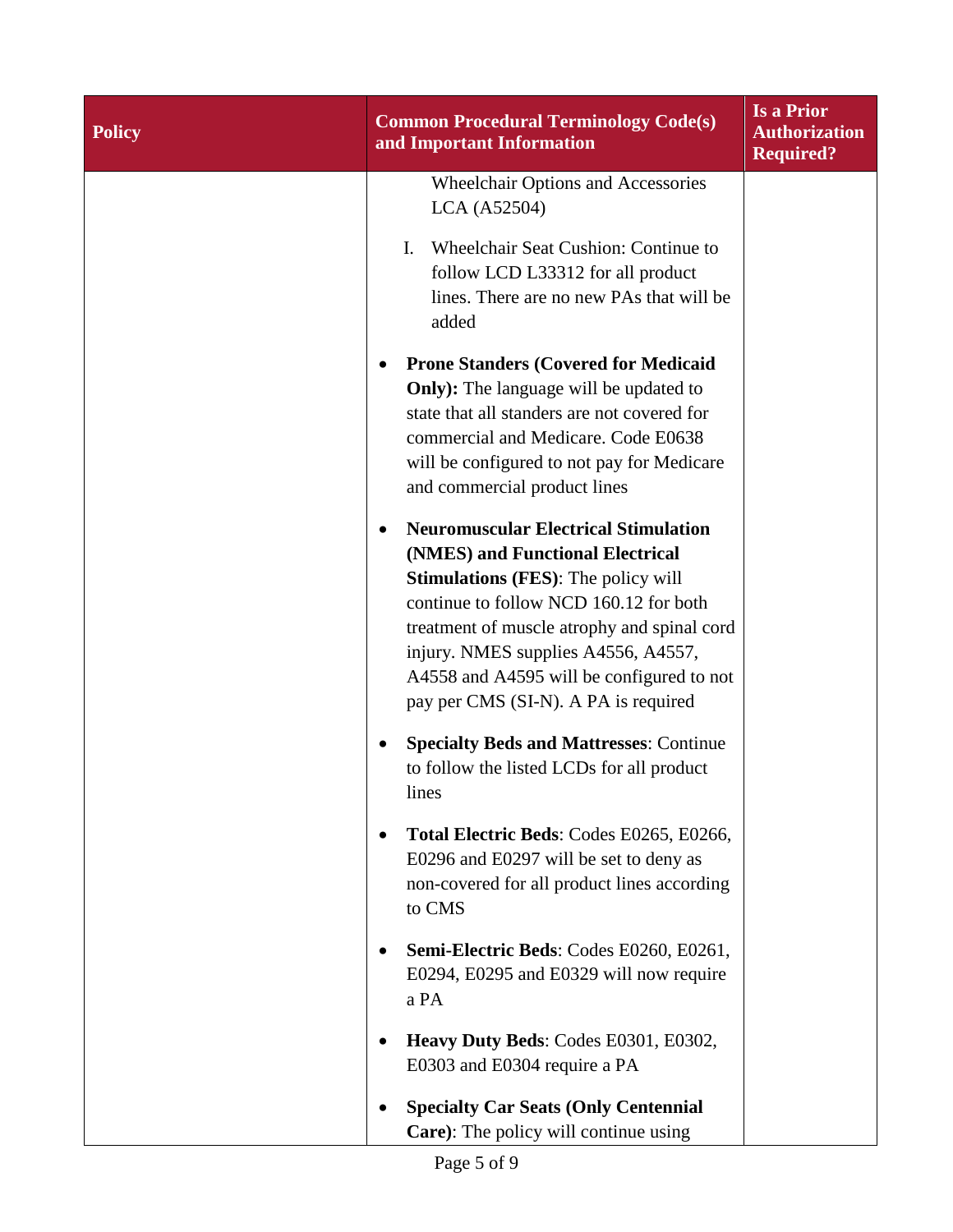| <b>Policy</b> | <b>Common Procedural Terminology Code(s)</b><br>and Important Information                                                                                                                                                                                                                                                                                                                          | <b>Is a Prior</b><br><b>Authorization</b><br><b>Required?</b> |
|---------------|----------------------------------------------------------------------------------------------------------------------------------------------------------------------------------------------------------------------------------------------------------------------------------------------------------------------------------------------------------------------------------------------------|---------------------------------------------------------------|
|               | homegrown criteria and will require a PA<br>for code E1399                                                                                                                                                                                                                                                                                                                                         |                                                               |
|               | Patient Lifts: The policy will follow LCD<br>L33799 for all product lines. Patient lifts<br>codes E0636, E0639, E0640, E1035 and<br>E1036 will continue to require a PA. Codes<br>E0630 and E0635 will now require a PA<br>for all product lines. Code E0625 will be<br>set as non-covered for all product lines                                                                                   |                                                               |
|               | According to LCA (A52516), it is not<br>primarily medical in nature. Seat Lifts will<br>follow LCD L33801 for all product lines<br>and the applicable codes E0172, E0627 and<br>E0629. Codes E0627 and E0629 will now<br>require a PA for all product lines. Code<br>E0172 will be set as non-covered for all<br>product lines.                                                                    |                                                               |
|               | A seat lift placed over or on top of a toilet,<br>any type (E0172) is non-covered, according<br>to LCA (A52518). Power seating systems<br>are a new non-covered item added to the<br>policy. The non-covered codes E2300,<br>E2301, E2331, A9270, E1028 and E2230<br>will be set not to pay for all product lines<br>according to the Wheelchair Options<br>Accessories - Policy Article (A52504). |                                                               |
|               | <b>Post-Operative Shoes and Boots: The</b><br>policy will continue to follow the LCD<br>L33641 for all product lines. Medicaid will<br>also follow NMAC guidance. A PA is not<br>required. Codes L3215, L3216, L3217,<br>L3219, L3221 and L3222 will be set to not<br>pay for outpatient setting, Status Indicator-<br>E1. See non-covered items listed by CGS,<br>Jan. 06, 2017                   |                                                               |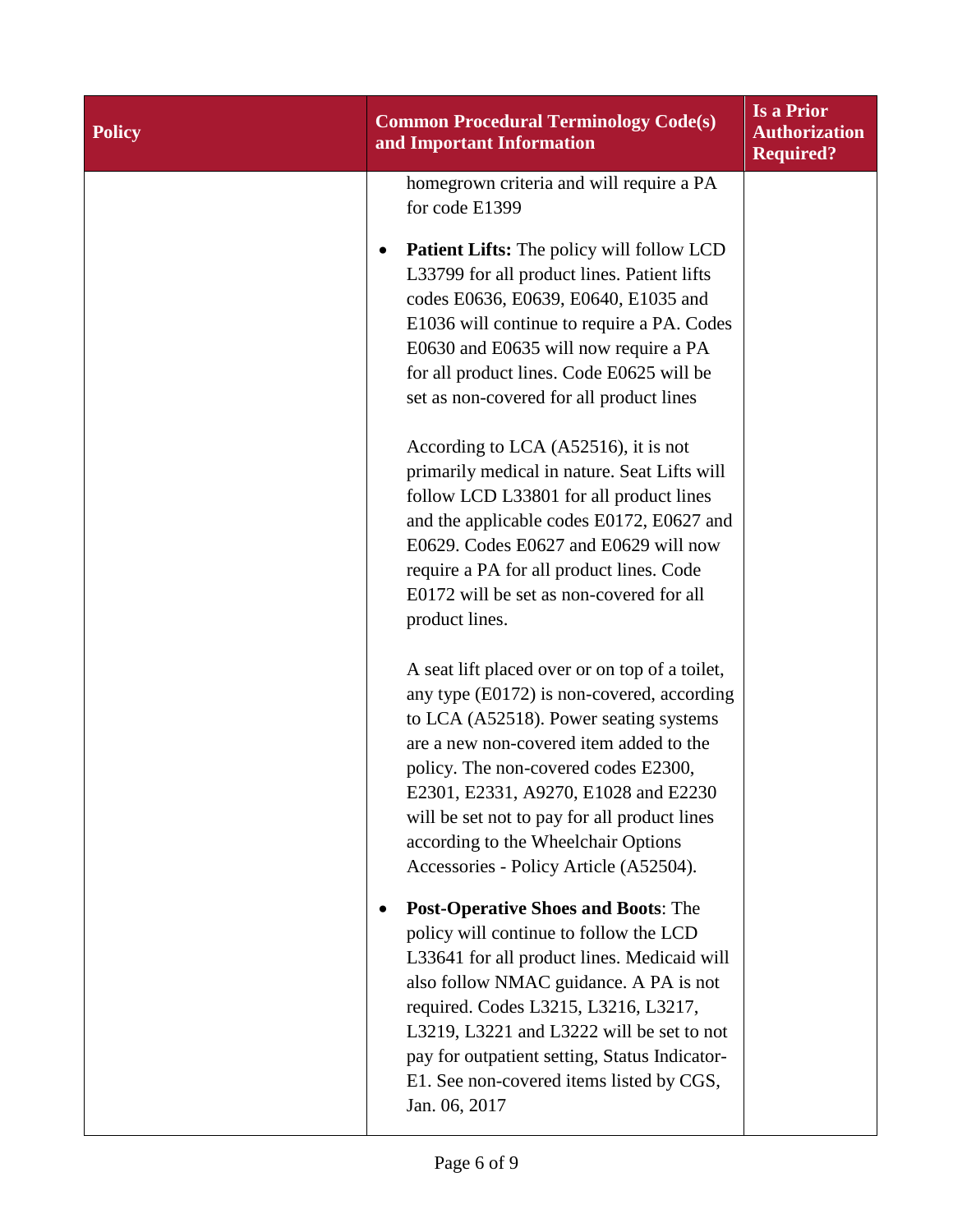| <b>Policy</b>                                                                                                                                         | <b>Common Procedural Terminology Code(s)</b><br>and Important Information                                                                                                                                                                                                                                                                                                                                                                                                                                                                                                                           | <b>Is a Prior</b><br><b>Authorization</b><br><b>Required?</b> |
|-------------------------------------------------------------------------------------------------------------------------------------------------------|-----------------------------------------------------------------------------------------------------------------------------------------------------------------------------------------------------------------------------------------------------------------------------------------------------------------------------------------------------------------------------------------------------------------------------------------------------------------------------------------------------------------------------------------------------------------------------------------------------|---------------------------------------------------------------|
| Panniculectomy and<br>Abdominoplasty, MPM 16.5                                                                                                        | Presbyterian will now cover abdominoplasty,<br>code 15847. It is no longer in the exclusion<br>section. Please use codes 15830 and 15847 for<br>PA <sub>s</sub> .<br>This policy will continue to follow CMS LCD<br>L35090, Cosmetic and Reconstructive Surgery<br>and the related article LCA A56587 for<br>Medicare, commercial and Medicaid.                                                                                                                                                                                                                                                     | Yes                                                           |
| Prostate: Surgical Treatment for<br>Benign Prostate Hyperplasia,<br>MPM 12.3.<br>(Formerly Prostate Ablation<br><b>Treatment for Prostate Cancer)</b> | The policy changed to only cover for benign<br>prostate hyperplasia (BPH) treatment and not<br>prostate cancer. The title changed to reflect the<br>removal of prostate cancer, since the laser<br>ablation treatment for prostate cancer is still<br>considered experimental.<br>Laser ablation treatment for BPH will be<br>covered for commercial, Medicaid and<br>Medicare. The new to policy is Aquablation<br>(Aquabeam) therapy. Aquabeam will be for<br>Medicare members only for the treatment of<br>LUTS/BPH.                                                                             | N <sub>o</sub>                                                |
| <b>Genetic Testing:</b><br>Hypercoagulability/Thrombophilia,<br><b>MPM 7.10</b>                                                                       | This is a new policy. Thrombosis panel for risk<br>assessment for venous thromboembolism was<br>moved from MPM 7.1. Non-Medicare members<br>will follow MCG A-0613 (for F-II) and MCG<br>A-0600 (for F-V). Medicare will follow LCD<br>L36400 and LDC L35062. CPT codes 81240<br>and 81241 will pay only for Medicare with<br>those ICD-10 codes listed in CMS LCA<br>A56541. CPT code 81291 is investigational,<br>there is broad consensus in the medical<br>literature that MTHFR genotyping has no<br>clinical utility in any clinical scenario. A PA is<br>required for codes 81240 and 81241. | Yes                                                           |
| <b>Investigative List (Non-Covered)</b><br>Services) and New Technology<br>Assessment, MPM 36.0                                                       | This is a new policy. This policy consists of<br>past and present procedures that were reviewed<br>by the Technology Assessment Committee                                                                                                                                                                                                                                                                                                                                                                                                                                                           | N <sub>o</sub>                                                |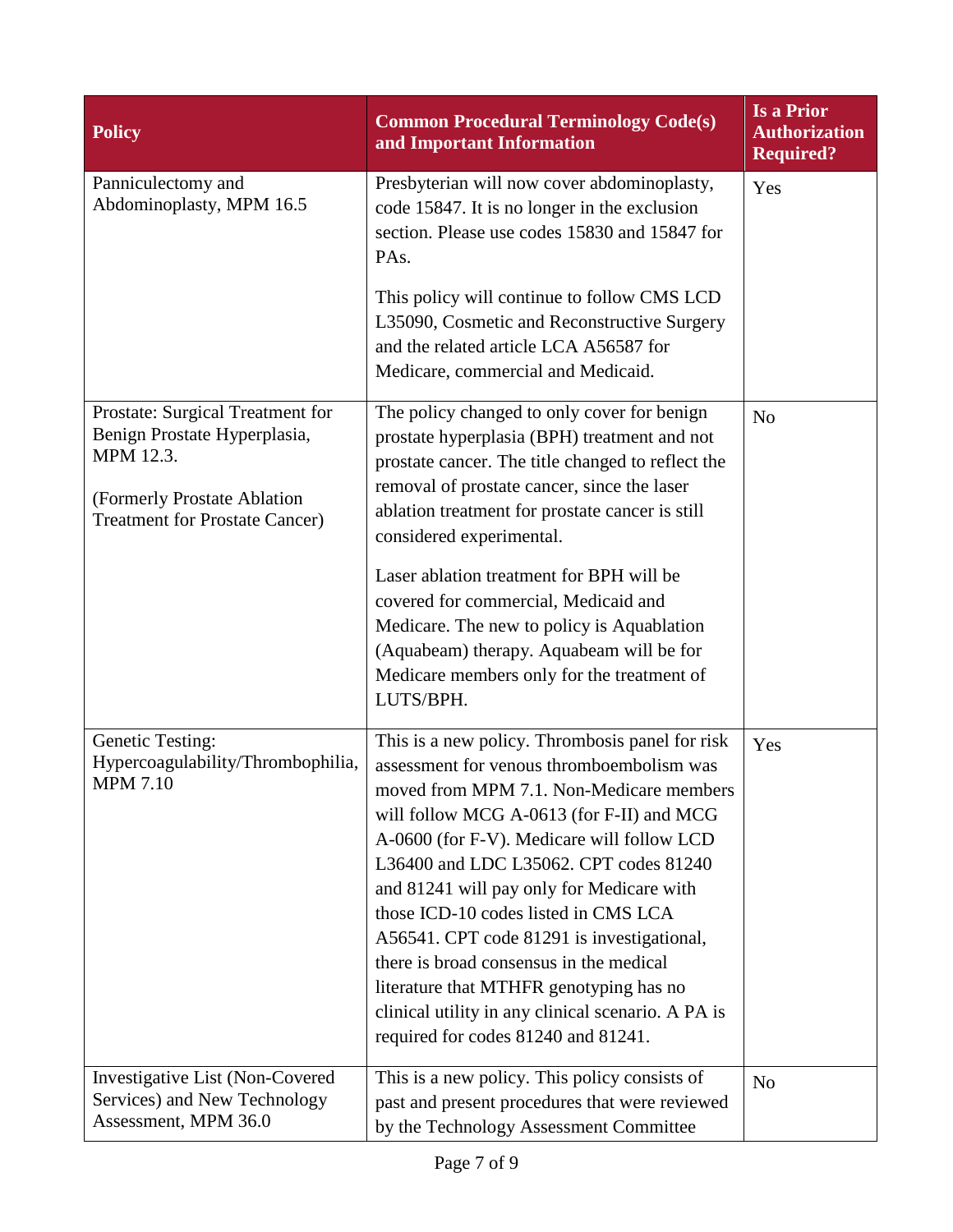| <b>Policy</b>                                                                         | <b>Common Procedural Terminology Code(s)</b><br>and Important Information                                                                                                                                                                                                                                           | <b>Is a Prior</b><br><b>Authorization</b><br><b>Required?</b> |
|---------------------------------------------------------------------------------------|---------------------------------------------------------------------------------------------------------------------------------------------------------------------------------------------------------------------------------------------------------------------------------------------------------------------|---------------------------------------------------------------|
|                                                                                       | (TAC). The TAC concluded that this policy is<br>investigative and/or experimental. Policies<br>denoted to be investigative procedures may or<br>may not have been retired. The intent is to list<br>investigative procedures(s) that reside in<br>separate policies and consolidate them into one<br>policy.        |                                                               |
| Varicose Vein and Venous Stasis<br>Disease of Lower Extremity<br>Procedures, MPM 22.1 | Novitas LCD L34924 has significant changes.<br>The criteria between the two relevant LCDs for<br>New Mexico are different based on the<br>condition and/or chronicity of vessels of the<br>lower extremities.                                                                                                       | Yes                                                           |
|                                                                                       | The new revision of Novitas LCD L34924 will<br>now include the CEAP system and Venous<br>Clinical Severity Score requirements for the<br>treatment of chronic venous insufficiency. The<br>weight reduction of body mass index less than<br>35 and utilization guideline items will be<br>removed from this policy. |                                                               |
|                                                                                       | The Wisconsin Physicians Service, LCD<br>L34536, for the treatment of varicose veins will<br>remain the same. CPT codes in the policy will<br>also remain the same.                                                                                                                                                 |                                                               |

For any questions or assistance, please use the following information to contact your assigned Provider Network Operations relationship executive. As always, thank you for partnering with us to improve the health and wellness of the patients, members and communities we serve.